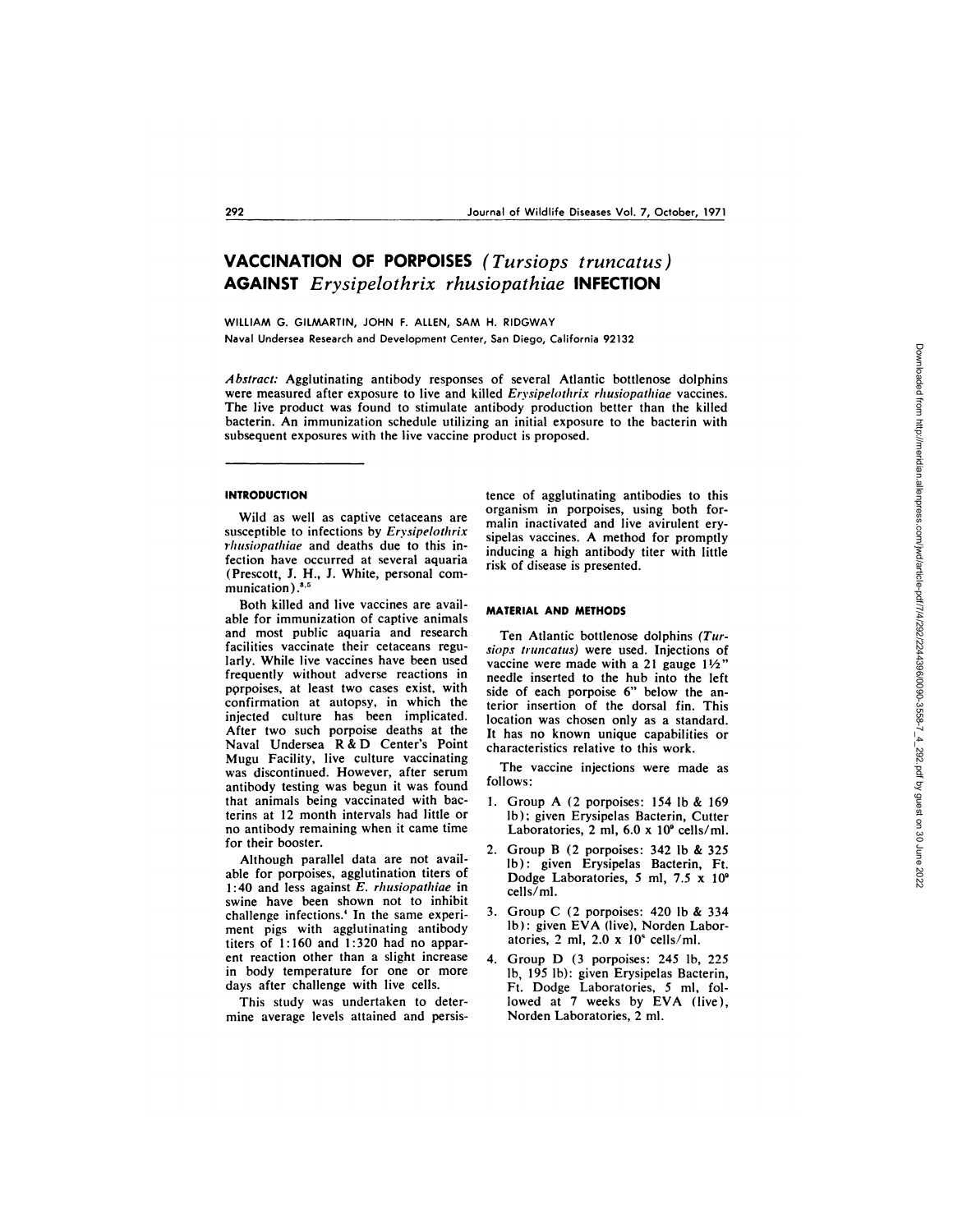*5.* Animal E (1 porpoise: 246 lb): given Erysipelas Bacterin, Cutter Laboratories, 2 mlat 2 week intervals for 4 weeks (3 doses), blood sample for titer analysis taken 2 weeks after the third dose.

Serum samples required for monitoring antibody titers were taken as frequently as possible. Training schedules and tidal influence on the holding tanks did not permit a fixed sampling schedule.

These serum specimens were tested for agglutinating antibodies to E. *rhusiopathiae* using the method of Rice, et al<sup>2</sup> as modified by Shuman.4 Initially, *Erysipelot/irix* strain M3LP3 (obtained from Dr. Richard L. Wood, U.S.D.A., National Animal Disease Laboratory, Ames, Iowa) was grown in large quantity, killed, sus pended in saline, and standardized to be used as the antigen.

Late in the study, a commercially available Difco antigen (Cat. #2583) was tested and found to yield results comparable to *E. rhusiopathiae* strain M3LP3 antigen. All specimens taken for this report were then checked with the same lot of the Difco antigen product. The antibody titers reported here are those read after serum reaction with this commercial antigen. The endpoint was taken as the highest test serum dilution showing a minimum of  $2+$  agglutination  $(4 + maximum)$ .

A 6 month period was chosen as the interval between booster inoculations for all groups except group A. With the exception of group D, all revaccinations were of the same type administered initially. Only the animals of group A were observed until agglutinating antibodies disappeared.

# **RESULTS**

Agglutinating antibody titers to *E. rhusiopat/iiae* from all five groups are plotted against time in Figure 1. The lines on the graph represent the mean titer of the animals in the respective groups at the various sampling times. All animals in the study were without antibody at the beginning of the study.

## **DISCUSSION**

A positive reaction in an agglutination test demonstrates the presence of antibodies to the test organism's cell wall and/or capsular antigens. Antibodies to bacterial metabolites, however, are not detected with this type of whole cell test. It should be noted, therefore, that a live *E. r/iusiopaz/iiae* vaccine product will stimulate production of certain antibodies that this agglutination test will not detect.

Gledhill' investigated the antigenic structure of strains of *Erysipelothrix* and found them to be "qualitatively homogeneous as regards to their antigens" (agglutinating cell wall and/or capsular antigens) and divisible into strains or serologic types based on quantitative differences of these antigens. Therefore, immunization of an animal with a given *E. r/iusiopat/iiae* vaccine will stimulate production of antibodies against *E. rhu siopat/iiae* cell antigens, the proportion of which is dependent on the particular strain of the immunizing organism. The *E. r/iusiopat/iiae* strain used in the agglutination reaction is testing qualitatively for the same antibodies and when this technique is used under standardized conditions with the same cell antigen lot, reliable comparative data can be collected.

The decision to give the booster vac cinations at 6 month intervals was based on the aforementioned negative titers in animals vaccinated with bacterin 12 months prior to testing.

Comparison of the antibody response of group  $A(2 \text{ ml})$  to group  $B(5 \text{ ml})$  in Figure 1 can be explained as being mainly a result of the cell dosage differ ence, and to a lesser degree variations in production techniques between the two products. Higher levels as well as more persistent antibodies were obtained in the group B animals given the larger dose. The manufacturer's 2 ml dose recommended for swine given to group A was not sufficient to cause agglutinating antibody production at a measurable level beyond 4 months. However, the 5 ml dose given to group B (mean weight of animals in group B approximately twice group A mean weight) caused the agglutinating antibody level to be main-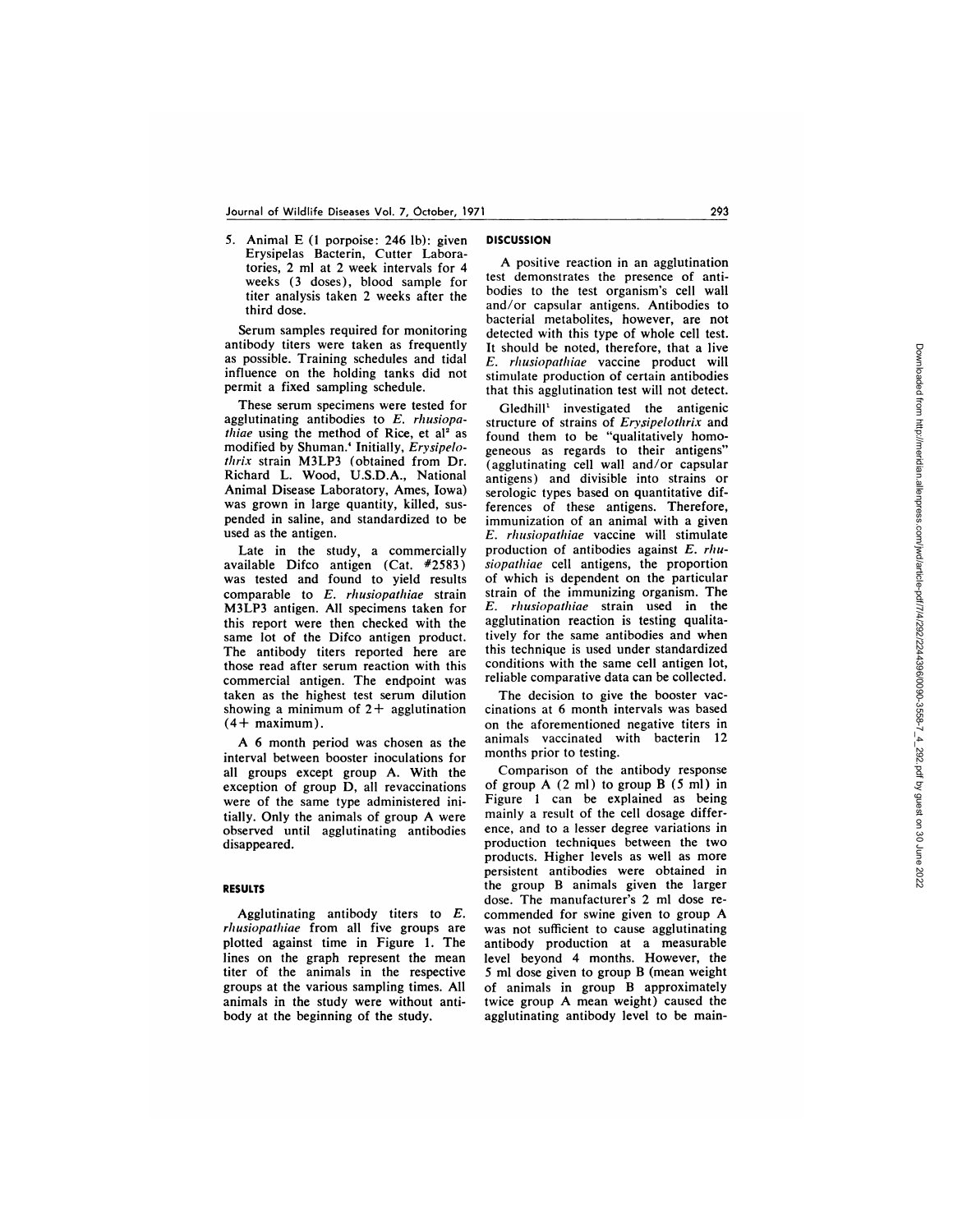

FIGURE 1. Anti-Erysipelothrix rhusiopathiae agglutinating antibody titers of Groups A through E vs. time.

tained until the booster vaccination at 6 months initiated a secondary response.

The response of animal E which re ceived three times the group A dosage and a dose equal to that given animals in group B illustrates the pronounced effect of increased frequency of antigen administration. Six weeks after the initial vaccination, porpoise E had a titer of 1:256 while group A and group B animals had an average titer of 1: 15.

Comparison of agglutinating antibody response curves of groups A, B, and C,

demonstrate the greater efficacy of a live culture vaccine (C) rather than a killed suspension (A & B) of *E. rhusiopathiae*. These data demonstrate that when using the manufacturer's recommended bacterin dosages, or up to  $2\frac{1}{2}$  times this dosage, and giving booster vaccinations at 6 month intervals, the response to the live vaccine was consistently at least twice that of the killed product.

The three animals of group D were initially exposed to a bacterin to stimulate antibody production. Seven weeks